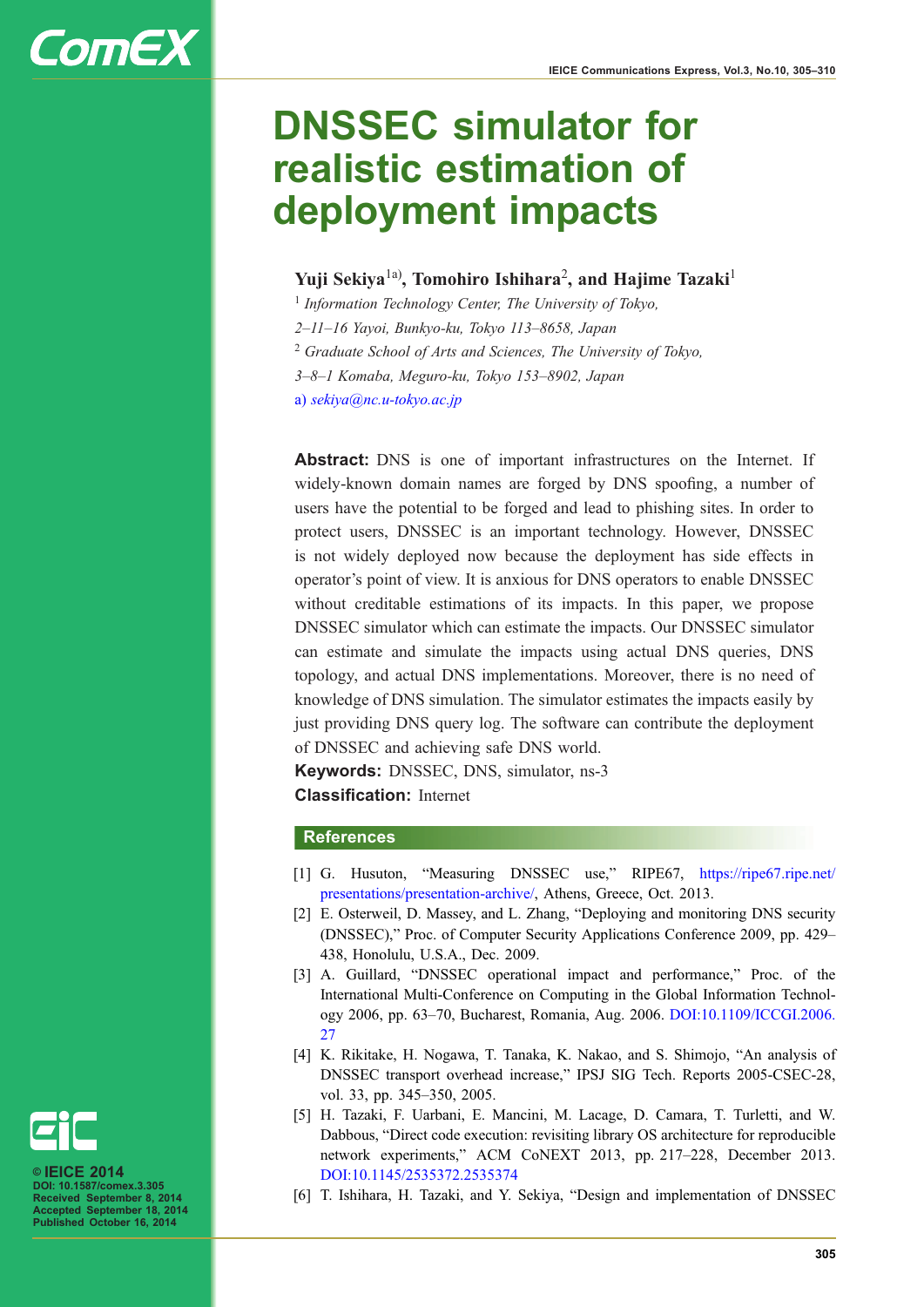

simulator using unmodified real implementations," IEICE Tech. Report, vol. 113, no. 240, IA2013-27, pp. 7–12, 2013.

#### 1 Introduction

DNS Security Extensions (DNSSEC) is a security enhancement of Domain Name System (DNS). It is designed to guarantee the origin of DNS answers. If DNSSEC is deployed widely, users and applications are protected from the forged attacks, so there are advantages for both users and applications. However, DNSSEC is not deployed widely [1, 2], especially in DNS resolver because there are two big barriers of DNSSEC deployment. In order to achieve the secure DNS world, the barriers should be removed and the research can help to remove the barriers.

#### 1.1 DNSSEC deployment

DNSSEC has some potential barriers regarding its deployment. The first point is that DNSSEC requires more exchanging messages between DNS servers than non-DNSSEC one. It means that a DNSSEC capable DNS server consumes more bandwidth than a non-DNSSEC capable DNS server. The second point is that a DNSSEC capable DNS server requires more computing resources than a non-DNSSEC one because DNSSEC requires to calculate digital signatures to validate DNS data. A DNS resolver has to validate each Resource Record (RR), and an authoritative DNS server has to prove the existence or non-existence of each RR.

The two points may make major impacts on performance of DNS servers and network bandwidths when the DNS operators enables DNSSEC on their environments. It is anxious for DNS operators to make such changes in the existing environments without evaluation and estimation of its impacts. In order to figure out the impacts of enabling DNSSEC for DNS operators, it is mandatory and useful to evaluate the impacts on their actual DNS environments, or appropriatelyapproximated DNS environments to theirs. There are a few existing research [3, 4] for estimating the impacts of enabling DNSSEC, however, there is neither productive method nor good tool for estimation and evaluation of DNSSEC.

#### 1.2 Approaches to the problems

When DNSSEC is introduced and deployed in the existing DNS environments, the amount of DNS traffic is increased and the CPU loads of DNS server is exhausted. It is not so difficult for DNS operators to try to build a test environment of DNSSEC. Maybe the test environment has a closed network, a DNS server or a few DNS servers. They can easily make measurements of impacts on their test environments; the CPU utilization and network bandwidth of DNSSEC messages by some test tools such as "queryperf" by ISC and "dnsperf" by Nominum. However, it is little use for DNS operators to estimate such the impacts on test environment. Because DNS database has a tree structure and DNS servers are linked by zone delegations from an upper zone to lower zones (where a zone consists of a name space managed by a DNS server), so the impacts will be affected and changed by (1) exchanging messages by the queries from clients and (2) the implementation of



© IEICE 2014 DOI: 10.1587/comex.3.305 Received September 8, 2014 Accepted September 18, 2014 Published October 16, 2014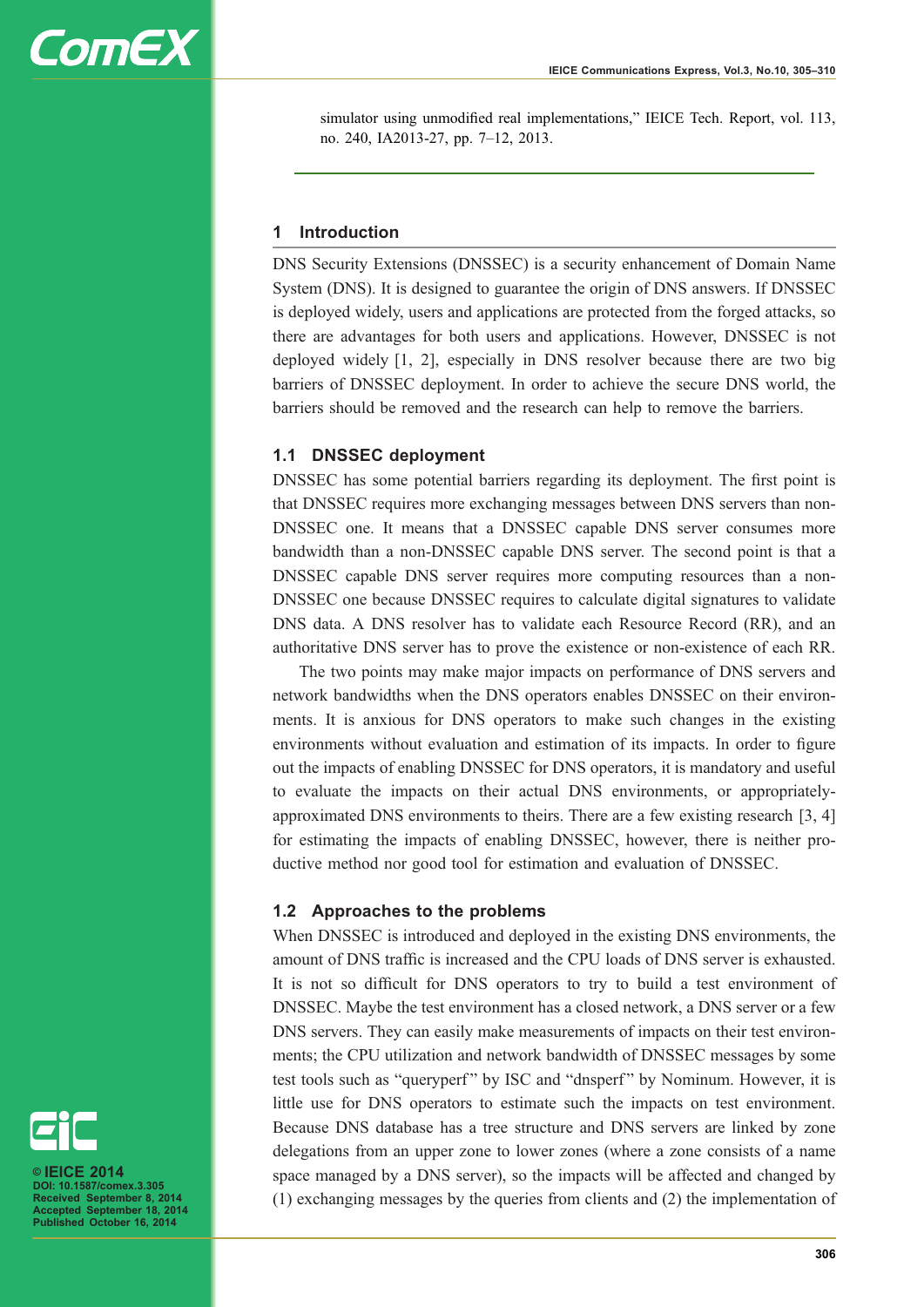

DNS servers which have RR queried, and (3) network situation between DNS servers.

There are a few network simulators such as ns-2, ns-3, OPNET, GNS3, and NetSim. Also there are some server simulators such as Paessler and SimLab. Using the simulators DNS operators can estimate and simulate the impacts to a relatively limited extent. Even if only one client queries a name, several DNS servers will have to exchange messages and return an answer to a client. If a number of clients query many kinds of name, a lot of DNS servers may have to exchange messages, so the test environment or simulation environment should include a lot of DNS servers for a realistic estimation.

As our preliminary survey, we monitored the DNS packets on a DNS resolver located in an university. There are about 20,000 unique names, about 12,000 zones, and 788 unique clients are observed in only 6 minutes. The total number of queries from clients are about 90,000. Over thousands of DNS servers may be involved in the captured situation. It is not easy to build such the environment for testing and using actual queries for estimation.

In order to solve the above difficulties, we design our simulator to fulfill the conditions below.

- Actual DNS queries are applicable for the simulation,
- actual DNS implementations can be executed the simulator, and
- any DNS operator can run and estimate the impacts easily.

#### 2 Design and implementation of the DNSSEC simulator

According to our goals described before, we designed and implemented our simulator. As shown in Fig. 1, the simulator is composed of two modules, one is Direct Code Execution (DCE) [5] extension of ns-3 network simulator, and the other is the makeup tool which can make zones, DNS servers, and simulation scenarios, called "CreateZones"<sup>1</sup>.

As we described in our previous paper [6], we adapted ns-3 and DCE for the base framework of our simulator. The DCE helps us to simulate with actual DNS implementations such as bind9 and unbound on ns-3 without any modification. The CreateZones tool generates zone definition files, DNS configuration files for DNS servers, and DNS query scenarios sent by clients. The files are generated by providing a few simulation parameters or generated automatically from query log files of bind9 and/or pcap files from tcpdump.

When DNS operators try to start the estimation of DNSSEC impacts, the first step of the simulation is creating zone files, DNS configuration files, and query scenarios from query log or pcap files. The CreateZones tool generates the files following the procedure as shown in Fig. 2.

The second step is loading the files generated by CreateZones into the ns-3 DCE simulator, then run the scenarios. As a result, the simulator outputs pcap files of exchanging DNSSEC packets following the scenarios. Using the output pcap and trace files, DNS operators can find the growth of network bandwidths and the delay of DNS responses.



2014 DOI: 10.1587/comex.3.305 eived September 8, 2014 Accepted September 18, 2014 Published October 16, 2014

<sup>1</sup> <https://github.com/shored/createzones/>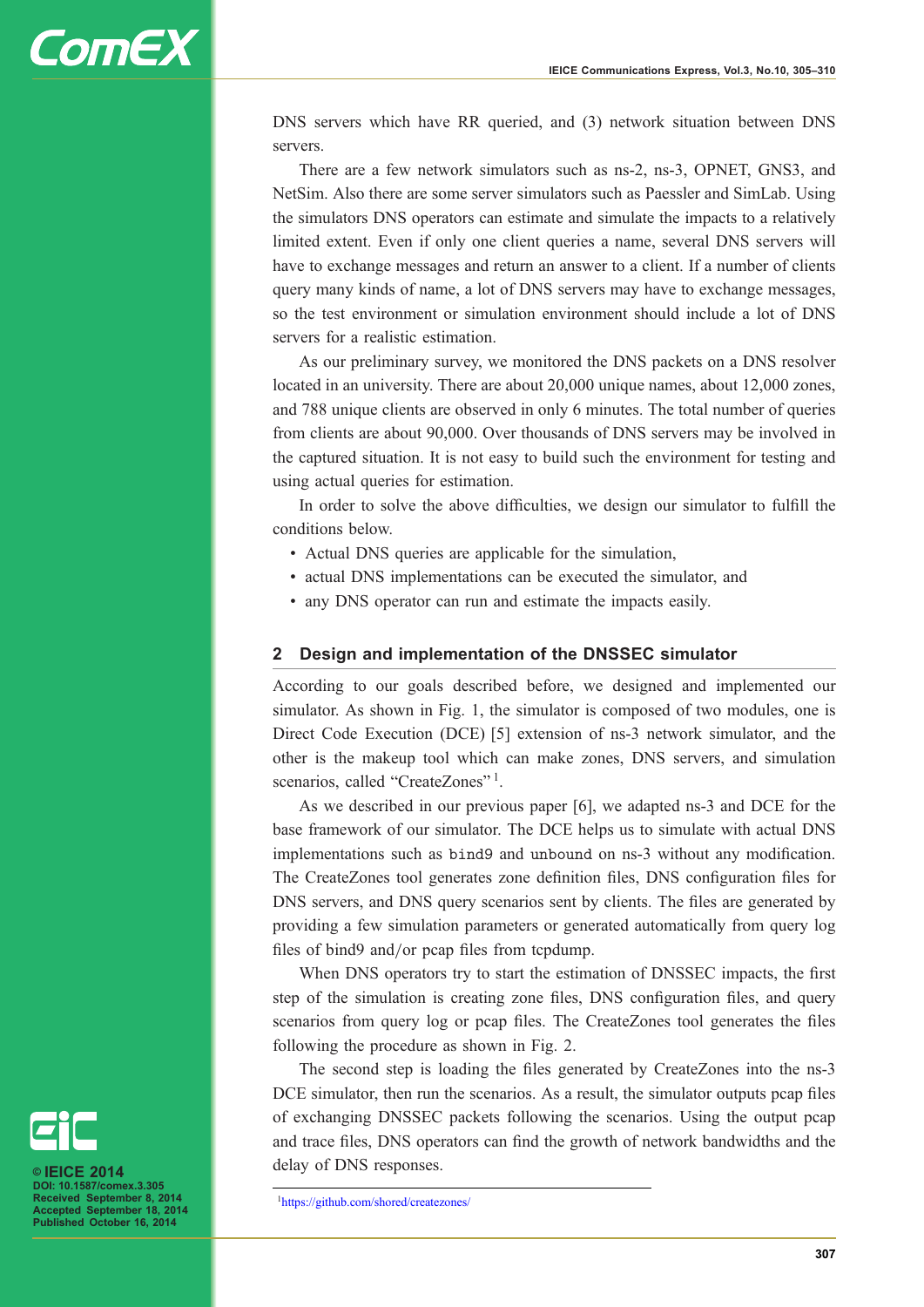



Fig. 1. The design overview of the DNSSEC simulator.



Fig. 2. The procedure of CreateZones.

#### 3 Evaluation of the DNSSEC simulator

In order to evaluate the validity of our DNSSEC simulator, we performed a simulation using the simulator and show the potential benefit to understand the impact on DNSSEC deployment.

#### Response time impact on enabling DNSSEC validation

The objective of this experiment is to understand the impact of DNSSEC deployment by measuring the delay of name resolution with and without DNSSEC.

Our experimental setup is trying to follow an actual environment as much as possible. For the traffic of DNS queries, we used dig command to generate bunch of DNS queries, for the cache and authoritative DNS servers, we used bind9 and unbound, which are defacto DNS implementations. For the network topology, we reproduced a DNS topology which is included in recorded queries (i.e., query log) observed at a cache server. We measured the response time of each DNS query with 1) different number of zones (from 20 to 581) included in query log and 2) enabling and disabling DNSSEC validation.

Fig. 3(b) represents the response time of each DNS query in function of the number of name zones in the DNS topology as shown in Fig. 3(a). With each number of zones, we injected DNS queries by dig command with the timing of recorded querylog. With this simulation, we extended the clock of simulation engine (in ns-3) in order to reflect the processing time of each application code: in



 $2014$ DOI: 10.1587/comex.3.305 Received September 8, 2014 Accepted September 18, 2014 Published October 16, 2014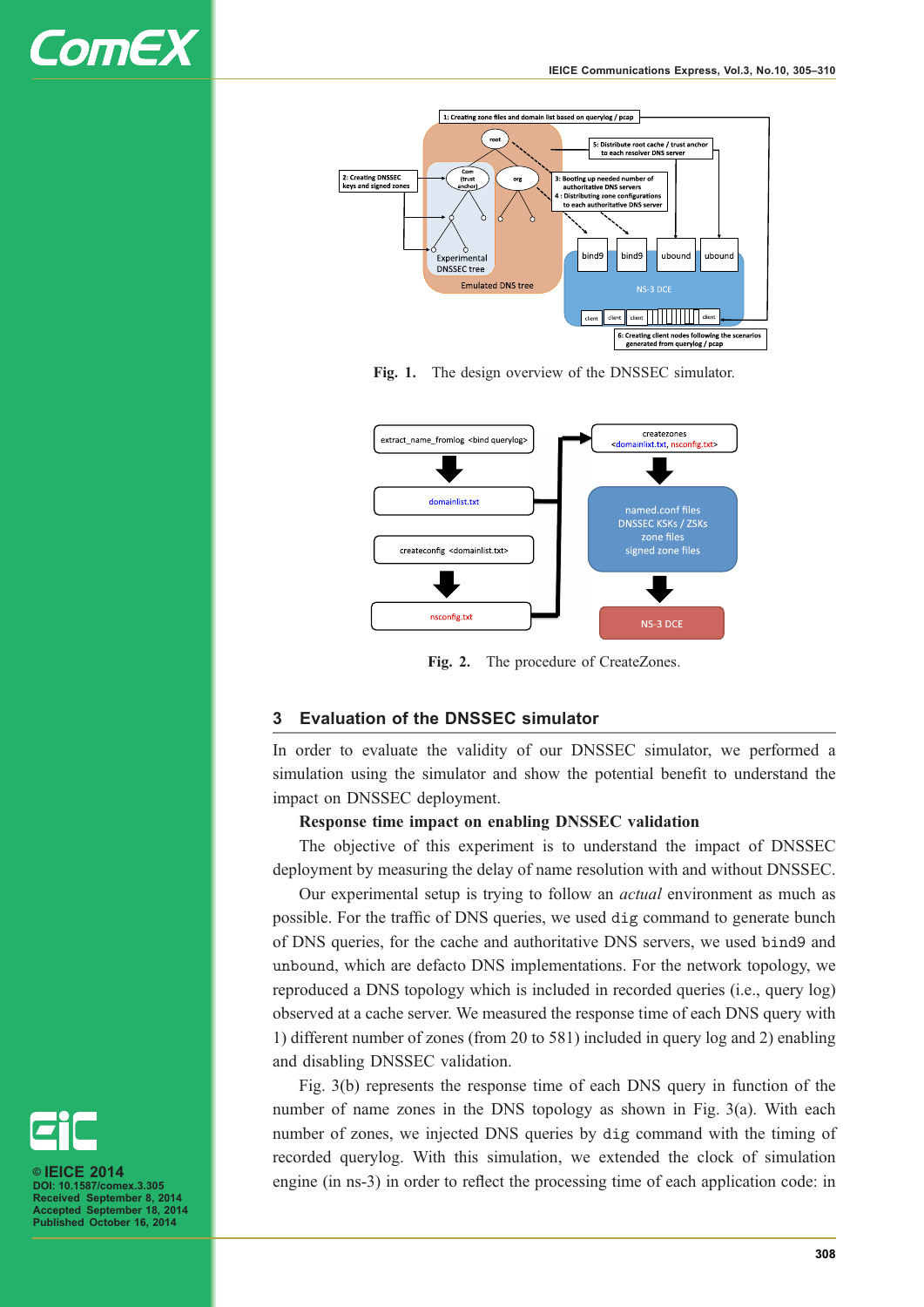

(a) Simulated DNS topology based on recorded DNS query (the number of zones is 118).



(b) Response time in function of the number of name zones.

Fig. 3. Topology and the result of simulated DNS experiment.

our case, the duration of DNSSEC validation process is included in the result of response time. Thus, the result of response time of DNSSEC query is meaningfully longer than the one of DNS: in case of the number of zones is 581, the mean and maximum response times of DNSSEC query are 0.13 and 2.83 seconds while the one of DNS query are 0.05 and 1.03 seconds, respectively. The maximum response time of a query with 581 zones is due to the current implementation of CreateZones which simply splits labels of domain names by period and does not consider the actual zone definition, resulting long depth of DNS tree as presented in Fig. 3(a). In order to precisely reproduce the zone definition, we need to ask the operated DNS server for the particular record but this will be a future work of this paper.

Note that as the number of zones and transmitted queries are increased, the mean response time becomes shorter than the one of small number of zones. This is



© IEICE 2014 DOI: 10.1587/comex.3.305 Received September 8, 2014 Accepted September 18, 2014 Published October 16, 2014